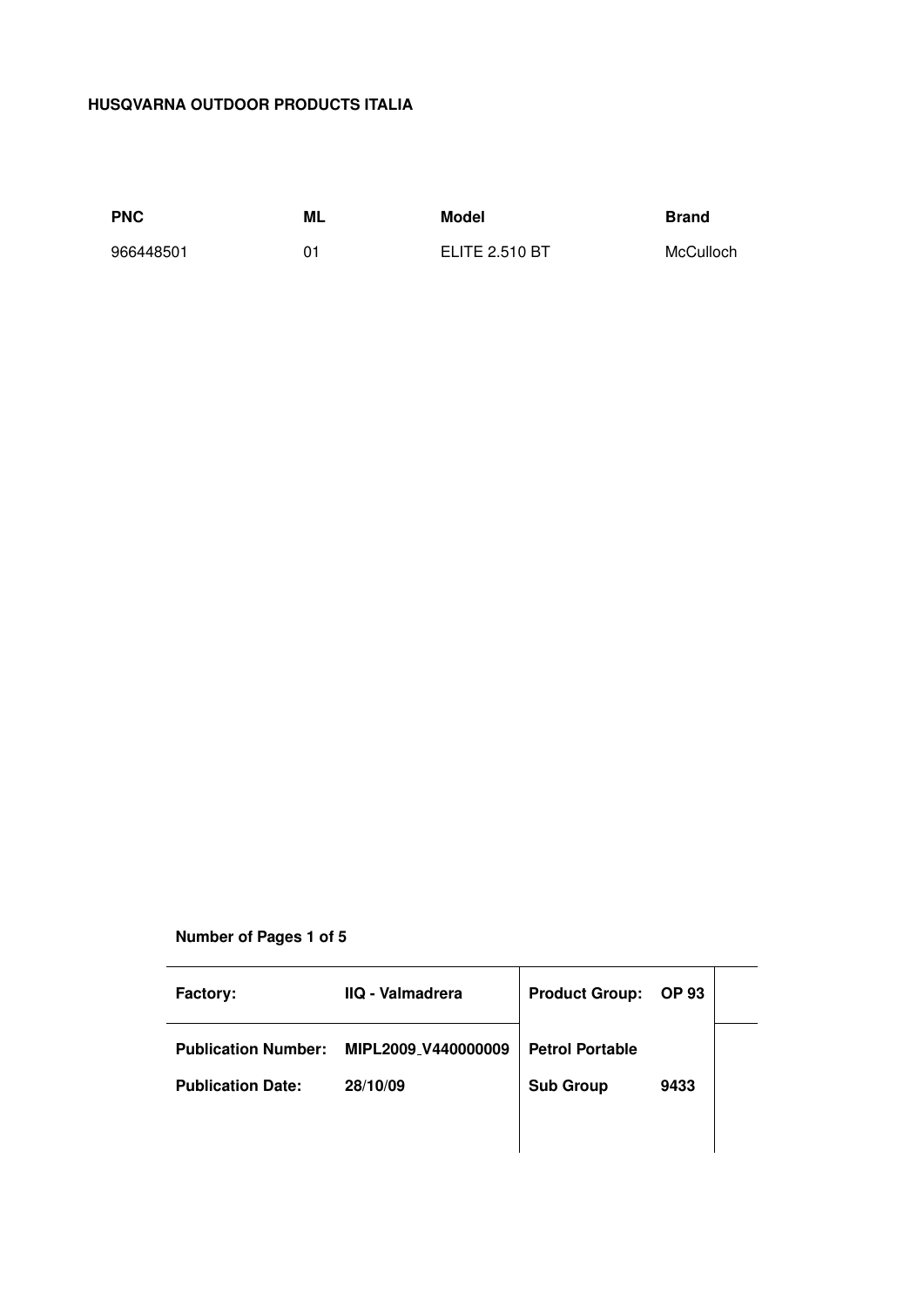

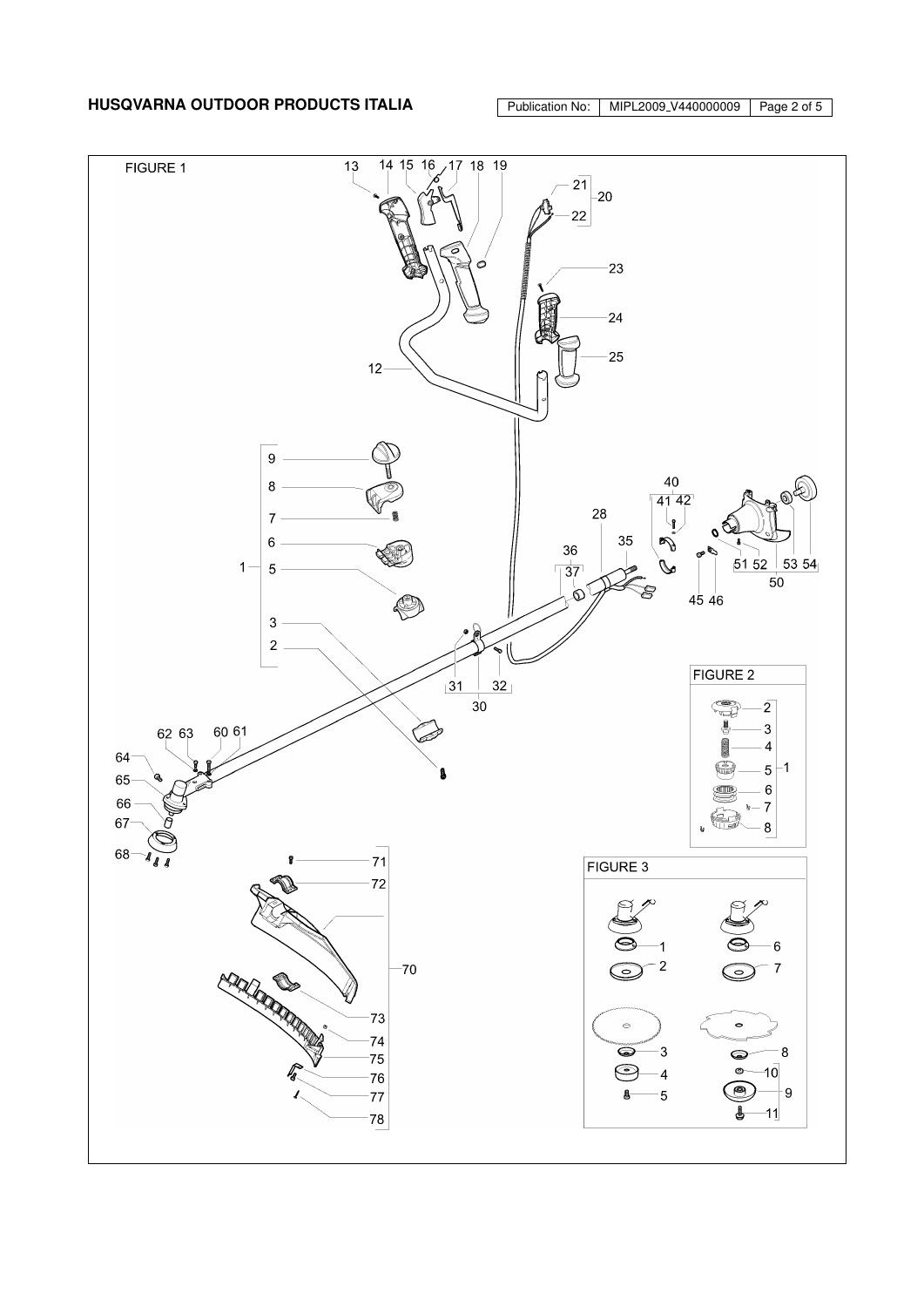### **HUSQVARNA OUTDOOR PRODUCTS ITALIA** Publication No: | MIPL2009\_V440000009 | Page 3 of 5

**Item PN Qty Description** FIGURE 1 **1 538242902** 1 clamp assy **2 \* 538235806** 2 screw M5x20 **3 \* 538242900** 1 lower shaft clamp **5 \* 538243122** 1 upper shaft clamp **6 \* 538242897** 1 lower double handle clamp **7 \* 538242901** 1 spring **8 \* 538242898** 1 upper double handle clamp **9 \* 538242917** 1 knob + screw M8x65 **12 538249249** 1 handle bar **13 538240862** 3 screw 4x18 - self threading **14 538242533** 1 right handle (right half) **15 538242537** 1 throttle trigger **16 538242540** 1 spring **17 538242538** 1 safety trigger **18 538242534** 1 right handle (left half) **19 538242648** 1 cap **C 20 538242607** 1 wires ass'y **C 21 \* 538242439** 1 switch **C 22 \* 538243061** 1 throttle cable **23 538240862** 2 screw 4x18 - self threading **24 538242535** 1 left handle (right half) **25 538242536** 1 left handle (left half) **28 538229849** 1 cable retainer **30 538237783** 1 harness ring ass'y **31 \* 538236642** 1 nut M6 **32 \* 538243852** 1 screw M6x20 **35 538229829** 1 drive shaft **36 538240830** 1 30x1455 shaft **37 \* 538236383** 5 bushing ass'y **40 538248805** 1 clamp assy **41 \* 538248804** 2 screw M5x30 **42 \* 538236529** 2 grower d.5 **45 538227565** 4 screw M5x25 **46 538228139** 1 fast on **50 538242625** 1 a/v mount assy **51 \* 538236378** 1 seeger ring **52 \* 538235802** 1 screw M5x14 **53 \* 538235918** 1 bearing **54 \* 538227284** 1 clutch drum **60 538235804** 2 M5x30 screw **61 538236529** 2 grower d.5 **62 538236529** 1 grower d.5 **63 538236381** 1 M5x10 screw **64 538240151** 1 screw M8x10 **65 538240824** 1 gear box ass'y **66 538247272** 1 spacer **B 67 538240767** 1 flange guard

|   | Item |   | ΡN        | Qtv | <b>Description</b>        |
|---|------|---|-----------|-----|---------------------------|
|   | 68   |   | 538240688 | 3   | screw/washer              |
| A | 70   |   | 538248960 | 1   | $d.30$ safety guard ass'y |
|   | 71   | * | 538227563 | 2   | M5x16 screw               |
|   | 72   | * | 538242636 | 1   | upper clamp               |
|   | 73   | * | 538242752 | 1   | lower clamp               |
|   | 74   | * | 538229208 | 2   | nut M <sub>5</sub>        |
|   | 75   | * | 538242630 | 1   | string head quard         |
|   | 76   | * | 538241973 | 1   | line cutter               |
|   | 77   | * | 538227563 | 2   | M <sub>5x16</sub> screw   |
|   | 78   | * | 538240862 |     | screw 4x18                |

| <b>FIGURE 2</b> |   |         |           |   |                      |
|-----------------|---|---------|-----------|---|----------------------|
| A               |   |         | 531025002 |   | P 35 trimmer head    |
|                 | 2 | *       | 537421501 |   | body                 |
|                 | 3 | $\star$ | 537427901 | 1 | adapter P35          |
|                 | 4 | $\star$ | 537186001 | 1 | spring T35           |
| С               | 5 | $\star$ | 537421801 | 1 | knob                 |
| С               | 6 | $\star$ | 537421701 | 1 | spool (without line) |
|                 |   | $\star$ | 537419701 | 2 | bushing              |
|                 | 8 | $\star$ | 537421601 |   | cover                |

|   | <b>FIGURE 3</b> |   |           |   |                |  |
|---|-----------------|---|-----------|---|----------------|--|
| A | 1               |   | 538242475 | 1 | flange         |  |
| А | 2               |   | 538241155 | 1 | grass shield   |  |
| A | 3               |   | 538229834 | 1 | flange         |  |
| A | 4               |   | 538236596 | 1 | cup            |  |
| A | 5               |   | 538229842 | 1 | cup screw      |  |
| A | 6               |   | 538242410 | 1 | flange         |  |
| A | 7               |   | 538241155 | 1 | grass shield   |  |
| A | 8               |   | 538229834 | 1 | flange         |  |
| A | 9               |   | 538040809 | 1 | idle cup       |  |
|   | 10              | * | 538240807 | 1 | spacer         |  |
| А | 11              | * | 538240806 |   | idle cup screw |  |

 $B = MOYENNE DEMANDE$ C = BASSA ROTAZIONE C = SLOW MOVING C = BASSE DEMANDE C = WENIGE NACHFRAGE NUOVI CODICI NEW PARTS NOUVELLE REFERENCES NEU CODEX

 $A = ALTA$  ROTAZIONE  $A = HIGH$  MOVING  $A = HA$ UTE DEMANDE  $A = GROBE$  NACHFRAGE<br>B = MEDIA ROTAZIONE B = MEDIUM MOVING B = MOYENNE DEMANDE B = MITTELMAESSIGE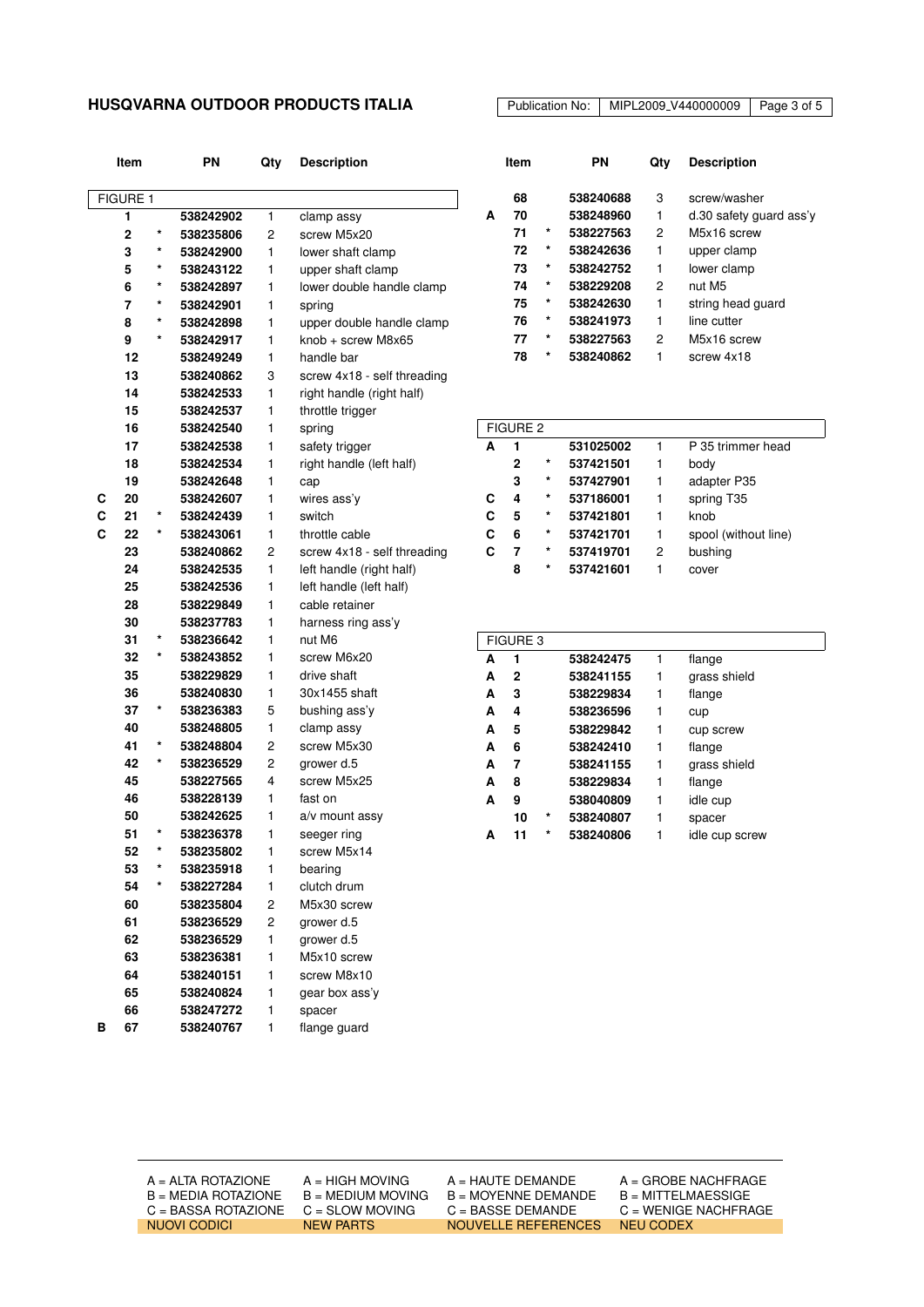# **HUSQVARNA OUTDOOR PRODUCTS ITALIA** Publication No: | MIPL2009\_V440000009 | Page 4 of 5